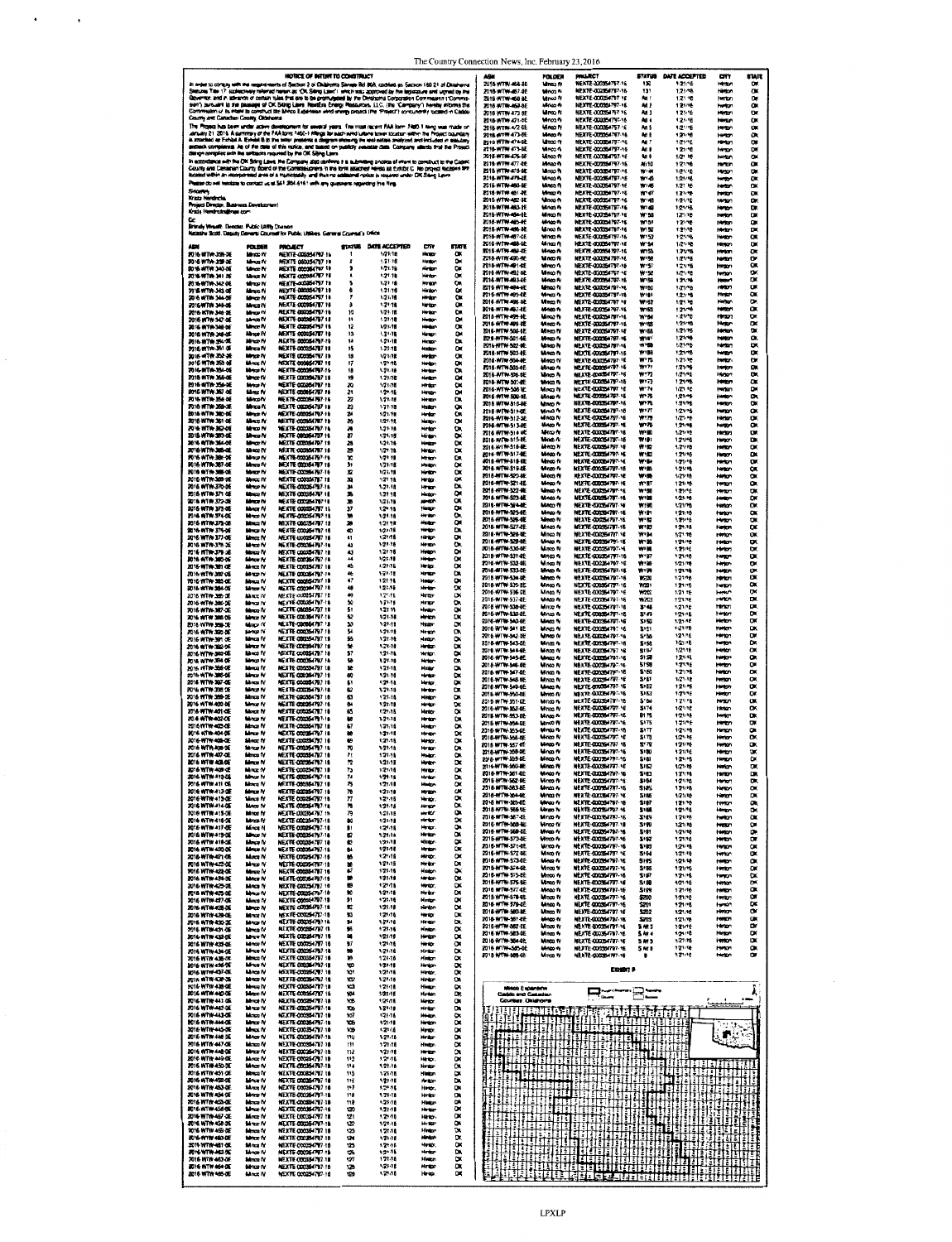|                                                                                                                                                                                                                                                                                          |                                                                                                                                  | NOTICE OF INTENT TO CONSTRUCT                                                                                                                                                                                                                               |                                    |                      |                                          |                 | ASH                                            | <b>FOLDER</b>         | <b>PROJECT</b>                                                                                                                                                                                                                                                                                                                                                                                                                                                                                                    |                                                   | STATUS DATE ACCEPTED                                                                                            | cm                       | STATE                         |
|------------------------------------------------------------------------------------------------------------------------------------------------------------------------------------------------------------------------------------------------------------------------------------------|----------------------------------------------------------------------------------------------------------------------------------|-------------------------------------------------------------------------------------------------------------------------------------------------------------------------------------------------------------------------------------------------------------|------------------------------------|----------------------|------------------------------------------|-----------------|------------------------------------------------|-----------------------|-------------------------------------------------------------------------------------------------------------------------------------------------------------------------------------------------------------------------------------------------------------------------------------------------------------------------------------------------------------------------------------------------------------------------------------------------------------------------------------------------------------------|---------------------------------------------------|-----------------------------------------------------------------------------------------------------------------|--------------------------|-------------------------------|
|                                                                                                                                                                                                                                                                                          |                                                                                                                                  | In order to comply with the requirements of Section 2 of Oklahoma Senate Bill 808, codified as Section 160.21 of Oklahoma<br>Statutes Title 17, (collectively referred herein as "OK Samg Laws"), which was approved by the legislature and signed by the   |                                    |                      |                                          |                 | 2016-WTW-466-0E<br>2016-WTW-467-0E             | Minco IV<br>Minco IV  | NEXTE 000354797-16<br>NEXTE 000354797-16                                                                                                                                                                                                                                                                                                                                                                                                                                                                          | 130<br>131                                        | 1/21/16<br>1/21/16                                                                                              | Hinton<br>Hinton         | OK<br>OK                      |
|                                                                                                                                                                                                                                                                                          |                                                                                                                                  | Governor, and in advance of certain rules that are to be promulgated by the Oklahoma Corporation Commission ("Commis-                                                                                                                                       |                                    |                      |                                          |                 | 2016-WTW-468-0E                                | Minco IV              | NEXTE-000354797-16                                                                                                                                                                                                                                                                                                                                                                                                                                                                                                | AN 1                                              | 1:21.16                                                                                                         | Hinton                   | OК                            |
|                                                                                                                                                                                                                                                                                          |                                                                                                                                  | sion") pursuant to the passage of OK Siting Laws, NextEra Energy Resources, LLC, (the "Company") hereby informs the                                                                                                                                         |                                    |                      |                                          |                 | 2016-WTW-459-0E<br>2016-WTW-470-0E             | Minco IV<br>Minco IV  | NEXTE-000354797-16<br>NEXTE-000354797-16                                                                                                                                                                                                                                                                                                                                                                                                                                                                          | AH <sub>2</sub><br>Alt 3                          | 1:21:16<br>1/21/16                                                                                              | Hinton<br>Hinton         | OK<br>O.                      |
| Commission of its intent to construct the Minco Expansion wind energy project (the "Project") concurrently located in Caddo<br>County and Canadian County, Oklahoma<br>The Project has been under active development for several years. The most recent FAA form 7460-1 himg was made on |                                                                                                                                  |                                                                                                                                                                                                                                                             |                                    |                      |                                          |                 | 2016-WTW-471-0E                                | Minco IV              | NEXTE-000354797-16                                                                                                                                                                                                                                                                                                                                                                                                                                                                                                | Alt 4                                             | 1/21/16                                                                                                         | Hinton                   | OK                            |
|                                                                                                                                                                                                                                                                                          | January 21, 2016. A summary of the FAA form 7460-1 fillings for each wind turbine tower location within the Project boundary     |                                                                                                                                                                                                                                                             | 2016-WTW-472-0E<br>2016-WTW-473-0E | Minco IV<br>Minco IV | NEXTE 000354797-16<br>NEXTE-000354797-16 | Alt 5<br>Alt 6  | 1:21:16<br>1:21-16                             | Hinlon<br>Hinton      | OK<br>O.                                                                                                                                                                                                                                                                                                                                                                                                                                                                                                          |                                                   |                                                                                                                 |                          |                               |
|                                                                                                                                                                                                                                                                                          | is atlached as Exhibit A. Exhibit B to this letter presents a diagram showing the real estate analyzed and included in statutory |                                                                                                                                                                                                                                                             | 2016-WTW-474-0E                    | Minco IV             | NEXTE 000354797-16                       | Alt 7           | 1/21/16                                        | Hinton                | oĸ                                                                                                                                                                                                                                                                                                                                                                                                                                                                                                                |                                                   |                                                                                                                 |                          |                               |
|                                                                                                                                                                                                                                                                                          |                                                                                                                                  | selback compliance. As of the date of this notice, and based on publicly available data, Company attests that the Project<br>design complies with the setbacks required by the OK Siling Laws                                                               |                                    |                      |                                          |                 | 2016-WTW-475-0E<br>2016 WTW-476-0E             | Minca IV<br>Minco IV  | NEXTE-000354797-16<br>NEXTE 000354797-16                                                                                                                                                                                                                                                                                                                                                                                                                                                                          | Alt 8<br>Alt 9                                    | 1:21/16<br>1/21/16                                                                                              | Hinton<br>Hmon           | ОК<br>ок                      |
|                                                                                                                                                                                                                                                                                          |                                                                                                                                  | in accordance with the OK Siting Laws, the Company also confirms it is submitting a notice of intent to construct to the Caddo<br>County and Canadian County Board of the Commissioners in the form attached hereto as Exhibit C. No project facilities are |                                    |                      |                                          |                 | 2016-WTW-477-0E                                | Minco IV              | NEXTE 000354797-16                                                                                                                                                                                                                                                                                                                                                                                                                                                                                                | Alt 10                                            | 1/21/16                                                                                                         | Hinton                   | ОК                            |
|                                                                                                                                                                                                                                                                                          | located within an incorporated area of a municipality, and thus no additional notice is required under OK Siting Laws.           |                                                                                                                                                                                                                                                             | 2016-WTW-478-0E<br>2016-WTW-479-0E | Minco IV<br>Minco IV | NEXTE-000354797-16<br>NEXTE-000354797-16 | W144<br>W145    | 1.21.16<br>1/21/16                             | Heriton<br>Hinton     | OK<br>OK                                                                                                                                                                                                                                                                                                                                                                                                                                                                                                          |                                                   |                                                                                                                 |                          |                               |
| Sincerely,                                                                                                                                                                                                                                                                               | Piease do not hesitate to contact us at 561-304-6161 with any questions regarding this filing.                                   |                                                                                                                                                                                                                                                             | 2016-WTW-480-0E<br>2016-WTW-481-0E | Minco IV<br>Minco IV | NEXTE 000354797-16<br>NEXTE-000354797-16 | W146<br>W147    | 1/21/16<br>1-21-16                             | Hinlon<br>Hirton      | OK<br>ОК                                                                                                                                                                                                                                                                                                                                                                                                                                                                                                          |                                                   |                                                                                                                 |                          |                               |
| Krista Hendricks                                                                                                                                                                                                                                                                         |                                                                                                                                  |                                                                                                                                                                                                                                                             |                                    |                      |                                          |                 | 2016-WTW-482-0E                                | Minco IV              | NEXTE-000354797-16                                                                                                                                                                                                                                                                                                                                                                                                                                                                                                | W148                                              | 1:21:16                                                                                                         | Hinton                   | OK                            |
| Project Director, Business Development<br>Krista Hendricks@nee.com                                                                                                                                                                                                                       |                                                                                                                                  |                                                                                                                                                                                                                                                             |                                    |                      |                                          |                 | 2016-WTW-483-0E<br>2016-WTW-484-0E             | Minco IV<br>Minco IV  | NEXTE-000354797-16<br>NEXTE-000354797-16                                                                                                                                                                                                                                                                                                                                                                                                                                                                          | W149<br>W <sub>150</sub>                          | 1.21-16<br>1:21/16                                                                                              | Hinton<br>Hinton         | ок<br>ОК                      |
| Brandy Wreath, Director, Public Utility Division                                                                                                                                                                                                                                         |                                                                                                                                  |                                                                                                                                                                                                                                                             |                                    |                      |                                          |                 | 2016 WTW 485 OF                                | Minco IV              | NEXTE-000354797-16                                                                                                                                                                                                                                                                                                                                                                                                                                                                                                | W <sub>151</sub>                                  | 1.21:16                                                                                                         | Hinton                   | OK                            |
|                                                                                                                                                                                                                                                                                          |                                                                                                                                  | Natasha Scott, Deputy General Counsel for Public Utilities, General Counsel's Office                                                                                                                                                                        |                                    |                      |                                          |                 | 2016-WTW-486-DE<br>2016-WTW-487-0E             | Minco IV<br>Minco IV  | NEXTE-000354797-16<br>NEXTE-000354797-16                                                                                                                                                                                                                                                                                                                                                                                                                                                                          | <b>W152</b><br>W153                               | 1.21.16<br>1/21/16                                                                                              | Hinton<br>Hinton         | OK<br>OK                      |
| 451                                                                                                                                                                                                                                                                                      | <b>FOLDER</b>                                                                                                                    | <b>PROJECT</b>                                                                                                                                                                                                                                              | <b>STATUS</b>                      | DATE ACCEPTED        | CITY                                     | <b>STATE</b>    | 2016-WTW-488-0E                                | Minco IV              | NEXTE-000354797-16                                                                                                                                                                                                                                                                                                                                                                                                                                                                                                | W154                                              | 1/21/16                                                                                                         | Hinton                   | ОК                            |
| 2016-WTW-338-0E                                                                                                                                                                                                                                                                          | Minco IV                                                                                                                         | NEXTE-000354797-16                                                                                                                                                                                                                                          |                                    | 1/21/16              | Hinton                                   | OK              | 2016-WTW-489-0E<br>2016-W1W-490-DE             | Minco IV<br>Minco IV  | NEXTE-000354797-16<br>NEXTE-000354797-16                                                                                                                                                                                                                                                                                                                                                                                                                                                                          | W155<br><b>W156</b>                               | 1.21.16<br>$1.21 - 16$                                                                                          | Hinton<br>Hinton         | OK<br>ОК                      |
| 2016-WTW-339-0E<br>2018-WTW-340-0E                                                                                                                                                                                                                                                       | Minco IV<br>Minco IV                                                                                                             | NEXTE-000354797-16<br>NEXTE-000354797-16                                                                                                                                                                                                                    | $\overline{2}$<br>3                | 1/21/16<br>1/21/16   | Hirton<br>Hirton                         | QK<br>OK        | 2016-WTW-491-0E                                | Minco IV              | NEXTE-000354797-16                                                                                                                                                                                                                                                                                                                                                                                                                                                                                                | W157                                              | 1:21:16                                                                                                         | Hinton                   | ок                            |
| 2016-WTW-341-0E<br>2016-WTW-342-0E                                                                                                                                                                                                                                                       | Minco IV<br>Minco IV                                                                                                             | NEXTE-000354797-16<br>NEXTE-000354797-16                                                                                                                                                                                                                    | $\overline{4}$<br>5                | 1/21/16<br>1/21/16   | Hinton<br>Hinton                         | OK<br>ОК        | 2016-WTW-492-0E<br>2016-WTW-493-0E             | Minco IV<br>Mince IV  | NEXTE-000354797-16<br>NEXTE-000354797-16                                                                                                                                                                                                                                                                                                                                                                                                                                                                          | W158<br>W159                                      | 1/21/16<br>1,21.16                                                                                              | Hinton<br>Hinton         | OK<br>OK                      |
| 2016-WTW-343-0E                                                                                                                                                                                                                                                                          | Minco IV                                                                                                                         | NEXTE-000354797-16                                                                                                                                                                                                                                          | 6                                  | 1:21:16              | Hinton                                   | ОК              | 2016-WTW-494-0E<br>2016-WTW-495-DE             | Minco IV<br>Minco IV  | NEXTE-000354797-16<br>NEXTE-000354797-16                                                                                                                                                                                                                                                                                                                                                                                                                                                                          | W160<br>W161                                      | 1:21:16<br>1:21:16                                                                                              | Hinton<br>Hinton         | OK<br><b>OK</b>               |
| 2016-WTW-344-0E<br>2016-WTW-345-0E                                                                                                                                                                                                                                                       | <b>Minco IV</b><br>Minco IV                                                                                                      | NEXTE-000354797-16<br>NEXTE-000354797-16                                                                                                                                                                                                                    | 7<br>9                             | 1:21:16<br>1/21/16   | Hinton<br>Hinton                         | OK<br>OK        | 2016-WTW-496-0E                                | Minco IV              | NEXTE-000354797-16                                                                                                                                                                                                                                                                                                                                                                                                                                                                                                | W162                                              | 1/21/16                                                                                                         | Hinton                   | ОК                            |
| 2016-WTW-346-0E                                                                                                                                                                                                                                                                          | Minco IV                                                                                                                         | NEXTE-000354797-16                                                                                                                                                                                                                                          | 10                                 | 1/21/16              | Hinton                                   | ОК              | 2016 WTW-497 0E<br>2016-WTW-498-0E             | Minco IV<br>Minco IV  | NEXTE-000354797-16<br>NEXTE-000354797-16                                                                                                                                                                                                                                                                                                                                                                                                                                                                          | W163<br>W164                                      | 1/21/16<br>1/21/16                                                                                              | Hinton<br>Hinton         | OK<br>OK                      |
| 2016 WTW 347-0E<br>2016-WTW-348-0E                                                                                                                                                                                                                                                       | Minco IV<br><b>Minco IV</b>                                                                                                      | NEXTE-000354797-16<br>NEXTE-000354797-16                                                                                                                                                                                                                    | 11<br>12                           | 1/21/16<br>1/21/16   | Himon<br>Hinton                          | OK<br>OK        | 2016-WTW-499-0E                                | Minco IV              | NEXTE-000354797-16                                                                                                                                                                                                                                                                                                                                                                                                                                                                                                | <b>W165</b>                                       | 1:21:16                                                                                                         | Hinton                   | OK                            |
| 2016 WTW 349-06                                                                                                                                                                                                                                                                          | Minco IV                                                                                                                         | NEXTE-000354797-16                                                                                                                                                                                                                                          | 13                                 | 1/21/16              | Hinton                                   | ок              | 2016 WTW-500-0E<br>2016-WTW-501-0E             | Minco IV<br>Minco IV  | NEXTE-000354797-16<br>NEXTE-000354797-16                                                                                                                                                                                                                                                                                                                                                                                                                                                                          | W166<br>W <sub>167</sub>                          | 1/21/16<br>1/21/16                                                                                              | Hinton<br>Hinton         | OK<br>OX                      |
| 2016 WTW-350-0E<br>2016 WTW 351-0E                                                                                                                                                                                                                                                       | Minco IV<br>Minco IV                                                                                                             | NEXTE-000354797-16<br>NEXTE 000354797-16                                                                                                                                                                                                                    | 14<br>15                           | 1/21/16<br>1.21/16   | Hinton<br>Hirton                         | OK<br>OK        | 2016-WTW-502-0E                                | Minco IV              | NEXTE-000354797-16                                                                                                                                                                                                                                                                                                                                                                                                                                                                                                | W168                                              | 1/21/16                                                                                                         | Hinton                   | OK                            |
| 2016-WTW-352-0E<br>2016-WTW-353-0E                                                                                                                                                                                                                                                       | Minco IV<br>Minco IV                                                                                                             | NEXTE-000354797-16<br>NEXTE-000354797-16                                                                                                                                                                                                                    | 16<br>17                           | 1/21/16<br>1/21/16   | Hinton<br>Hinton                         | OK<br>ок        | 2016 WTW-503-0E<br>2016-WTW-504-0F             | Minco IV<br>Minco IV  | NEXTE-000354797-16<br>NEXTE-000354797-16                                                                                                                                                                                                                                                                                                                                                                                                                                                                          | W169<br>W170                                      | 1/2:16<br>1:21:16                                                                                               | Hinton<br>Hinton         | OK<br>ОК                      |
| 2016 WTW 354-0E                                                                                                                                                                                                                                                                          | Minco IV                                                                                                                         | NEXTE-000354797-16                                                                                                                                                                                                                                          | 18                                 | 1/21/16              | Hinton                                   | OK              | 2016-WTW-505-0E<br>2016-WTW-506-0E             | Minco IV<br>Minco IV  | NEXTE-000354797-16<br>NEXTE-000354797-16                                                                                                                                                                                                                                                                                                                                                                                                                                                                          | W171<br>W172                                      | 1/21/16<br>1/21/16                                                                                              | Hinton<br>Hinton         | OК<br>OK                      |
| 2018 WTW-355-01<br>2016-WTW-356-0E                                                                                                                                                                                                                                                       | Mnco IV<br>Minco IV                                                                                                              | NEXTE 000354797-16<br>NEXTE-000354797-16                                                                                                                                                                                                                    | 19<br>20                           | 1/21/16<br>1/21/16   | Hunton<br>Himon                          | OK<br>OK        | 2016-WTW-507-0E                                | Minco IV              | NEXTE-000354797-16                                                                                                                                                                                                                                                                                                                                                                                                                                                                                                | 11173                                             | 1:21/16                                                                                                         | Hinton                   | ОК                            |
| 2016 WTW-357-0E                                                                                                                                                                                                                                                                          | Minco IV                                                                                                                         | NEXTE-000354797-16                                                                                                                                                                                                                                          | 21                                 | 1/21/16              | Hinton                                   | ОК              | 2016-WTW-508-0E<br>2016-WTW-509-0E             | Minco IV<br>Minco IV  | NEXTE-000354797-16<br>NEXTE-000354797-16                                                                                                                                                                                                                                                                                                                                                                                                                                                                          | W174<br>W <sub>175</sub>                          | 1:21/16<br>1/21/16                                                                                              | Hinton<br>Hinton         | ок<br>OК                      |
| 2016-WTW-358-0E<br>2016-WTW-359-0E                                                                                                                                                                                                                                                       | Minco IV<br>Minco IV                                                                                                             | NEXTE-000354797-16<br>NEXTE 000354797-16                                                                                                                                                                                                                    | 22<br>23                           | 1/21/16<br>1/21/16   | Hinton<br>Hinton                         | OK<br>OK        | 2016-WTW-510-0E                                | Minco IV              | NEXTE-000354797-16                                                                                                                                                                                                                                                                                                                                                                                                                                                                                                | W176                                              | 1/21/16                                                                                                         | Hinton                   | OК                            |
| 2016-WTW-360-0E                                                                                                                                                                                                                                                                          | Minco IV                                                                                                                         | NEXTE-000354797-16                                                                                                                                                                                                                                          | 24                                 | 1/21/16              | Hinton                                   | OK              | 2016-WTW-511-0E<br>2016-WTW-512-0E             | Minco IV<br>Minco IV  | NEXTE-000354797-16<br>NEXTE-000354797-16                                                                                                                                                                                                                                                                                                                                                                                                                                                                          | W177<br>W178                                      | 1/21/16<br>1,21/16                                                                                              | Hunton<br>Hinton         | ок<br>0K                      |
| 2016-WTW-361-0E<br>2016 WTW-362-0E                                                                                                                                                                                                                                                       | Minco IV<br>Minco IV                                                                                                             | NEXTE-000354797-16<br>NEXTE-000354797-16                                                                                                                                                                                                                    | 25<br>26                           | 1:21.16<br>1/21/16   | Hinton<br>Hinton                         | ОК<br>ОК        | 2016-WTW-513-0E                                | Minco IV              | NEXTE-000354797-16<br>NEXTE-000354797-16                                                                                                                                                                                                                                                                                                                                                                                                                                                                          | W179                                              | 1/21/16                                                                                                         | Hinton                   | OK<br>٥ĸ                      |
| 2016-WTW-363-DE                                                                                                                                                                                                                                                                          | Minco IV                                                                                                                         | NEXTE 000354797-16                                                                                                                                                                                                                                          | 27                                 | 1/21/16              | Hinton                                   | OK              | 2016-WTW-514-0E<br>2016-WTW-515-0E             | Minco IV<br>Minco IV  | NEXTE-000354797-16                                                                                                                                                                                                                                                                                                                                                                                                                                                                                                | 1180<br>W181                                      | 1/21/16<br>1.21/16                                                                                              | Hinton<br>Hinton         | ок                            |
| 2016-WTW-364-0E<br>2016-WTW-365-0E                                                                                                                                                                                                                                                       | Minco IV<br>Minco IV                                                                                                             | NEXTE-000354797-16<br>NEXTE-000354797-16                                                                                                                                                                                                                    | 28<br>29                           | 1/21/16<br>1/21/16   | Hinton<br>Hinton                         | ОК<br>OK        | 2016-WTW-516-0E                                | Minco IV              | NEXTE-000354797-16<br>NEXTE-000354797-16                                                                                                                                                                                                                                                                                                                                                                                                                                                                          | <b>W182</b><br>W183                               | 1/21/16<br>1:21.16                                                                                              | Hinton<br>Hinton         | OК<br>ок                      |
| 2016-WTW-366-0E<br>2016-WTW-367-0E                                                                                                                                                                                                                                                       | Minco IV<br>Minco IV                                                                                                             | NEXTE-000354797-16<br>NEXTE-000354797-16                                                                                                                                                                                                                    | 30<br>31                           | 1/21/16<br>1/21/16   | Hinton<br>Hinton                         | OK<br>OK        | 2015-WTW-517-0E<br>2016-WTW-518-0E             | Minco IV<br>Minco IV  | NEXTE-000354797-16                                                                                                                                                                                                                                                                                                                                                                                                                                                                                                | W184                                              | 1:21/16                                                                                                         | Hinton                   | OK                            |
| 2016-WTW-368-0E                                                                                                                                                                                                                                                                          | Mince IV                                                                                                                         | NEXTE-000354797-16                                                                                                                                                                                                                                          | 32                                 | 1/21/16              | Hinton                                   | OK              | 2016-WTW-519-0E<br>2016-WTW-520-0E             | Minco IV<br>Minco IV  | NEXTE-000354797-16<br>NEXTE-000354797-16                                                                                                                                                                                                                                                                                                                                                                                                                                                                          | W185<br><b>W186</b>                               | 1:21/16<br>1/21/16                                                                                              | Hinton<br>Hinton         | OK<br>OК                      |
| 2016 WTW-369-DE<br>2016-WTW-370-0E                                                                                                                                                                                                                                                       | Minco IV<br>Minca IV                                                                                                             | NEXTE-000354797-16<br>NEXTE-000354797-16                                                                                                                                                                                                                    | 33<br>34                           | 1/21/16<br>1/21/16   | Hinton<br>Hinton                         | ОК<br>OK        | 2016-WTW-521-0E                                | Minco IV              | NEXTE-000354797-16                                                                                                                                                                                                                                                                                                                                                                                                                                                                                                | W187                                              | 1.21.16                                                                                                         | Hinton                   | ок                            |
| 2016-WTW-371-0E                                                                                                                                                                                                                                                                          | Minco IV                                                                                                                         | NEXTE-000354797-16                                                                                                                                                                                                                                          | 35                                 | 1/21/16              | Himon                                    | OK              | 2016-WTW-522-0E<br>2016-WTW-523-0E             | Minco IV<br>Minoo IV  | NEXTE-000354797-16<br>NEXTE-000354797-16                                                                                                                                                                                                                                                                                                                                                                                                                                                                          | W168<br>W189                                      | 1/21/16<br>1:21.16                                                                                              | Hinton<br>Hinton         | Ō۲<br>ОК                      |
| 2016-WTW-372-0E<br>2016-WTW-373-0E                                                                                                                                                                                                                                                       | Minco IV<br>Minco IV                                                                                                             | NEXTE-000354797-15<br>NEXTE-000354797-16                                                                                                                                                                                                                    | 36<br>37                           | 1/21/16<br>1/21/16   | Hinton<br>Hinton                         | OK<br>ОК        | 2016-WTW-524-0E                                | Minco IV<br>Minco IV  | NEXTE 000354797-16                                                                                                                                                                                                                                                                                                                                                                                                                                                                                                | 1/190<br><b>W191</b>                              | 1:21:16                                                                                                         | Hinton                   | ОK<br>ок                      |
| 2016-WTW-374-0E<br>2016-WTW-375-0E                                                                                                                                                                                                                                                       | Minca IV<br>Minco IV                                                                                                             | NEXTE-000354797-16<br>NEXTE-000354797-16                                                                                                                                                                                                                    | 38<br>39                           | 1/21/16<br>1/21/16   | Himon<br>Hinton                          | OK<br>OK        | 2016-WTW-525-0E<br>2016-WTW-526-0E             | Minco IV              | NEXTE-000354797-16<br>NEXTE 000354797-16                                                                                                                                                                                                                                                                                                                                                                                                                                                                          | W192                                              | 1:21/16<br>1/21/16                                                                                              | Hinton<br>Hinton         | O٢                            |
| 2016-WTW-376-0E                                                                                                                                                                                                                                                                          | Minca IV                                                                                                                         | NEXTE-000354797-16                                                                                                                                                                                                                                          | 40                                 | 1/21/16              | Hinton                                   | OK              | 2016-WTW-527 OF<br>2016-WTW-528-0E             | Minco IV<br>Minco IV  | NEXTE 000354797-16<br>NEXTE-000354797-16                                                                                                                                                                                                                                                                                                                                                                                                                                                                          | W193<br>W194                                      | 1/21/16<br>1:21/16                                                                                              | Hinton<br>Hinton         | ОΚ<br>ок                      |
| 2016-WTW-377-0E<br>2016-WTW-378-DE                                                                                                                                                                                                                                                       | Minco IV<br>Minco IV                                                                                                             | NEXTE-000354797-16<br>NEXTE-000354797-16                                                                                                                                                                                                                    | 41<br>42                           | 1/21/16<br>1/21/16   | Hinton<br>Hinton                         | OK<br>OK        | 2016-WTW-529-00                                | Minco IV              | NEXTE-000354797-16                                                                                                                                                                                                                                                                                                                                                                                                                                                                                                | <b>W195</b>                                       | 1/21/16                                                                                                         | Hinton                   | ок                            |
| 2015-WTW-379-0E                                                                                                                                                                                                                                                                          | Minco IV                                                                                                                         | NEXTE-000354797-16                                                                                                                                                                                                                                          | 43                                 | 1/21/16              | Hinton                                   | OK              | 2016-WTW-530-0E<br>2016 WTW 531-0E             | Minco IV<br>Minco IV  | NEXTE-000354797-16<br>NEXTE 000354797-16                                                                                                                                                                                                                                                                                                                                                                                                                                                                          | W196<br>W197                                      | 1/21/16<br>1/21/16                                                                                              | Hinton<br>Huton          | O٢<br>٥ĸ                      |
| 2016-WTW-380-0E<br>2016-WTW-361-0E                                                                                                                                                                                                                                                       | Minco IV<br>Minco IV                                                                                                             | NEXTE-000354797-16<br>NEXTE-000354797-16                                                                                                                                                                                                                    | 44<br>45                           | 1/21/16<br>1/21/16   | Hinton<br>Himon                          | OK<br>OK        | 2016 WTW-532-0E                                | Minco IV              | NEXTE-000354797-16                                                                                                                                                                                                                                                                                                                                                                                                                                                                                                | <b>W198</b>                                       | 1/21/16                                                                                                         | Hinton                   | OK                            |
| 2016-WTW-382-0E<br>2015-WTW-383-0E                                                                                                                                                                                                                                                       | Minco IV<br>Minco IV                                                                                                             | NEXTE-000354797-16<br>NEXTE-000354797-16                                                                                                                                                                                                                    | 46<br>47                           | 1.21.16<br>1/21/16   | Hinton<br>Hinton                         | OK<br>OK        | 2016 WTW 533-0E<br>2016 WTW-534-0E             | Minco IV<br>Minco IV  | NEXTE-000354797-16<br>NEXTE 000354797-16                                                                                                                                                                                                                                                                                                                                                                                                                                                                          | W199<br>w200                                      | 1:21/16<br>1/21/16                                                                                              | Hinton<br>Hinton         | ок<br>ок                      |
| 2016-WTW-384-0E                                                                                                                                                                                                                                                                          | Minco IV                                                                                                                         | NEXTE-000354797-16                                                                                                                                                                                                                                          | 48                                 | 1/21/16              | Hinton                                   | ОХ              | 2016 WTW 535-0E<br>2016 WTW-536-0E             | Minco IV<br>Minco IV  | NEXTE-000354797-16<br>NEXTE 000354797-16                                                                                                                                                                                                                                                                                                                                                                                                                                                                          | W201<br>W202                                      | 1/21/16<br>1/21/16                                                                                              | Hinton<br>Hinton         | OK<br>oĸ                      |
| 2016-WTW-385-0E<br>2016 WTW-386-0E                                                                                                                                                                                                                                                       | Minco IV<br>Minco IV                                                                                                             | NEXTE-000354797-16<br>NEXTE-000354797-16                                                                                                                                                                                                                    | 49<br>50                           | 1/21/16<br>1/21/16   | Hinton<br>Hinton                         | OK<br>OK        | 2016-WTW-537-0E                                | Minco IV              | NEXTE-000354797-16                                                                                                                                                                                                                                                                                                                                                                                                                                                                                                | w203                                              | 1:21:16                                                                                                         | Hinton                   | ок                            |
| 2016-WTW-387-0E                                                                                                                                                                                                                                                                          | Minco IV                                                                                                                         | NEXTE-000354797-16                                                                                                                                                                                                                                          | 51                                 | 1/21/16              | Hinton                                   | OK              | 2016 WTW-538-0E<br>2016 WTW 539-0E             | Minco IV<br>Minco IV  | NEXTE-000354797-16<br>NEXTE-000354797-16                                                                                                                                                                                                                                                                                                                                                                                                                                                                          | S148<br>S149                                      | 1/21/16<br>1/21/16                                                                                              | Hinton<br>Hinton         | OK<br>οк                      |
| 2016-WTW-388-0E<br>2016 WTW-389-0E                                                                                                                                                                                                                                                       | Minco IV<br>Minca IV                                                                                                             | NEXTE-000354797-16<br>NEXTE-000354797-16                                                                                                                                                                                                                    | 52<br>53                           | 1/21/16<br>1/21/16   | Hinton<br>Hinton                         | OK<br>OK        | 2018-WTW-540-DE                                | Minco IV              | NEXTE-000354797-16                                                                                                                                                                                                                                                                                                                                                                                                                                                                                                | S150                                              | 1/21/16                                                                                                         | Hinton                   | ок                            |
| 2016-WTW-390-0E<br>2015-WTW-391-0E                                                                                                                                                                                                                                                       | Minco IV<br>Minco IV                                                                                                             | NEXTE-000354797-16<br>NEXTE-000354797-16                                                                                                                                                                                                                    | 54<br>55                           | 1/21/16<br>1/21-16   | Himon<br>Hinton                          | OК<br>ОК        | 2016-WTW-541-0E<br>2016 WTW-542 0E             | Minco IV<br>Minco IV  | NEXTE-000354797-16<br>NEXTE-000354797-16                                                                                                                                                                                                                                                                                                                                                                                                                                                                          | <b>S151</b><br><b>S155</b>                        | 1:21:16<br>1:21:16                                                                                              | Hinton<br>Hinton         | O۲<br>ОΚ                      |
| 2016-WTW-392-0E                                                                                                                                                                                                                                                                          | Minco IV                                                                                                                         | NEXTE-000354797-16                                                                                                                                                                                                                                          | 56                                 | 1/21/16              | Hinton                                   | œ               | 2016-WTW-543-0E<br>2016-WTW-544-0E             | Mirroo IV<br>Minco IV | NEXTE-000354797-16<br>NEXTE-000354797-16                                                                                                                                                                                                                                                                                                                                                                                                                                                                          | S <sub>156</sub><br>S <sub>1</sub> S <sub>7</sub> | 1:21/16<br>1/21/16                                                                                              | Hinton<br>Hinton         | ок<br>OК                      |
| 2016-WTW-393-0F<br>2016-WTW-394-0E                                                                                                                                                                                                                                                       | Minco IV<br>Minco IV                                                                                                             | NEXTE-000354797-16<br>NEXTE-000354797-16                                                                                                                                                                                                                    | 57<br>58                           | 1/21/16<br>1/21/16   | Hinton<br>Hinton                         | OK<br>OK        | 2016-WTW-545-0E                                | Minco IV              | NEXTE-000354797-16                                                                                                                                                                                                                                                                                                                                                                                                                                                                                                | <b>S1S8</b>                                       | 1:21/16                                                                                                         | Hinton                   | OK                            |
| 2016-WTW-395-0E                                                                                                                                                                                                                                                                          | Minco IV                                                                                                                         | NEXTE-000354797-16                                                                                                                                                                                                                                          | 59                                 | 1/21/16              | Himon                                    | OX              | 2016-WTW-546-0E<br>2016-WTW-547-0E             | Minco IV<br>Minco IV  | NEXTE-000354797-16<br>NEXTE-000354797-16                                                                                                                                                                                                                                                                                                                                                                                                                                                                          | S <sub>159</sub><br>S160                          | 1:21:16<br>1:21:16                                                                                              | Hinton<br>Hinton         | ٥ĸ<br>oĸ                      |
| 2016-WTW-396-0E<br>2016-WTW-397-0E                                                                                                                                                                                                                                                       | Minco IV<br>Minco IV                                                                                                             | NEXTE-000354797-16<br>NEXTE-000354797-16                                                                                                                                                                                                                    | 50<br>61                           | 1/21/16<br>1/21/16   | Hinton<br>Hinton                         | OX<br>OK        | 2016-WTW-548-0E                                | Minco IV              | NEXTE-000354797-16                                                                                                                                                                                                                                                                                                                                                                                                                                                                                                | S <sub>161</sub>                                  | 1/21/16                                                                                                         | Hinton                   | OK                            |
| 2016-WTW-398-0E<br>2016-WTW-399-0E                                                                                                                                                                                                                                                       | Minco IV<br>Minco IV                                                                                                             | NEXTE-000354797-16<br>NEXTE-000354797-16                                                                                                                                                                                                                    | 62<br>63                           | 1/21/16<br>1:21/16   | Hinton<br>Hinton                         | <b>OK</b><br>OK | 2016-WTW-549-0E<br>2016 WTW 550-0E             | Minoo IV<br>Minco IV  | NEXTE-000354797-16<br>NEXTE-000354797-16                                                                                                                                                                                                                                                                                                                                                                                                                                                                          | S162<br>S163                                      | 1/21/16<br>1:21:16                                                                                              | Hinton<br>Hinton         | ٥ĸ<br>OK                      |
| 2016-WTW-400-0E                                                                                                                                                                                                                                                                          | Minco IV                                                                                                                         | NEXTE-000354797-16                                                                                                                                                                                                                                          | 64                                 | 1/21/16              | Hinton                                   | ОК              | 2016-WTW-551-0E<br>2016 WTW-552-0E             | Minco IV<br>Minco IV  | NEXTE-000354797-16<br>NEXTE-000354797-16                                                                                                                                                                                                                                                                                                                                                                                                                                                                          | S164<br>S174                                      | 1:21:16<br>1/21/16                                                                                              | Hinton<br>Hinton         | ок<br>ок                      |
| 2016 WTW 401 0E<br>2016-WTW-402-0E                                                                                                                                                                                                                                                       | Minca IV<br>Minco IV                                                                                                             | NEXTE-000354797-16<br>NEXTE-000354797-16                                                                                                                                                                                                                    | 65<br>66                           | 1/21/16<br>1/21/16   | Hinton<br>Himon                          | OK<br><b>OK</b> | 2016 WTW-553-0E                                | Minco IV              | NEXTE-000354797-16                                                                                                                                                                                                                                                                                                                                                                                                                                                                                                | S175                                              | 1/21/16                                                                                                         | Hinton                   | OK                            |
| 2016 WTW-403-0E                                                                                                                                                                                                                                                                          | Minco IV                                                                                                                         | NEXTE-000354797-16<br>NEXTE-000354797-16                                                                                                                                                                                                                    | 67                                 | 1/21/16              | Hiriton                                  | ОК<br>OX        | 2016-WTW-554-0E<br>2016 WTW 555-0E             | Minco IV<br>Minco IV  | NEXTE-000354797-16<br>NEXTE-000354797-16                                                                                                                                                                                                                                                                                                                                                                                                                                                                          | S176<br>S177                                      | 1:21:16<br>1/21/16                                                                                              | Himon<br>Hinton          | ок<br>οк                      |
| 2016-WTW-404-0E<br>2016-WTW-405-0E                                                                                                                                                                                                                                                       | Minco IV<br>Minco IV                                                                                                             | NEXTE-000354797-16                                                                                                                                                                                                                                          | 68<br>69                           | 1:21:16<br>1/21/16   | Hinton<br>Himon                          | OК              | 2016-WTW-557-0E                                | Minco IV              | NEXTE-000354797-16                                                                                                                                                                                                                                                                                                                                                                                                                                                                                                | S179                                              | 1/21/16                                                                                                         | Hinton                   | OK                            |
| 2016-WTW-406-0E<br>2016-WTW-407-0E                                                                                                                                                                                                                                                       | Minco IV<br>Minco IV                                                                                                             | NEXTE-000354797-16<br>NEXTE-000354797-16                                                                                                                                                                                                                    | 70<br>71                           | 1/21/16<br>1/21/16   | Hinton<br>Hinton                         | OK<br>ОК        | 2016-WTW-558-0E                                | Minco IV              | NEXTE-000354797-16                                                                                                                                                                                                                                                                                                                                                                                                                                                                                                | \$180                                             | 1/21/16                                                                                                         | Hirton                   | OК                            |
| 2016-WTW-408-0E                                                                                                                                                                                                                                                                          | Minco IV                                                                                                                         | NEXTE-000354797-16                                                                                                                                                                                                                                          | 72                                 | 1/21/16              | Himton                                   | OK              | 2016-WTW-559-DE<br>2016-WTW-560-0E             | Minco IV<br>Minco IV  | NEXTE-000354797-16<br>NEXTE-000354797-16                                                                                                                                                                                                                                                                                                                                                                                                                                                                          | S181<br>S182                                      | 1/21/16<br>1/21/16                                                                                              | Hinton<br>Hinton         | OK<br>OК                      |
| 2016-WTW-409-0F<br>2016-WTW-410-0E                                                                                                                                                                                                                                                       | Minca IV<br>Minco IV                                                                                                             | NEXTE-000354797-16<br>NEXTE-000354797-16                                                                                                                                                                                                                    | 73<br>74                           | 1/21/16<br>1/21/16   | Hinton<br>himon                          | OK<br>OK        | 2016 WTW 561 0E                                | Minco IV              | NEXTE-000354797-16                                                                                                                                                                                                                                                                                                                                                                                                                                                                                                | S183                                              | 1/21/16                                                                                                         | Hinton                   | ОК                            |
| 2016-WTW-411-0E<br>2016-WTW-412-0E                                                                                                                                                                                                                                                       | Minco IV<br>Minco IV                                                                                                             | NEXTE-000354797-16<br>NEXTE-000354797-16                                                                                                                                                                                                                    | 75<br>76                           | 1/21/16<br>1:21:16   | Hinton<br>Hinton                         | OK<br>OK        | 2016-WTW-562-0E<br>2016-WTW-563-0E             | Minco IV<br>Minco IV  | NEXTE-000354797-16<br>NEXTE-000354797-16                                                                                                                                                                                                                                                                                                                                                                                                                                                                          | S184<br>S185                                      | 1/21/16<br>1:21:16                                                                                              | Hinton<br>Hinton         | OK<br>ОK                      |
| 2016-WTW-413-0E                                                                                                                                                                                                                                                                          | Minco IV                                                                                                                         | NEXTE-000354797-16                                                                                                                                                                                                                                          | $\overline{u}$                     | 1/21/16              | Hinton                                   | OK              | 2016-WTW-564-0E<br>2016-WTW-565-0E             | Minco IV<br>Minco IV  | NEXTE-000354797-16<br>NEXTE-000354797-16                                                                                                                                                                                                                                                                                                                                                                                                                                                                          | S186<br>\$187                                     | 1/21/16<br>1/21/16                                                                                              | Hinton<br>Hinton         | ОΚ<br>ОК                      |
| 2016-WTW-414-0E<br>2016-WTW-415-0E                                                                                                                                                                                                                                                       | Minco IV<br>Minco IV                                                                                                             | NEXTE-000354797-16<br>NEXTE 000354797-16                                                                                                                                                                                                                    | 78<br>79                           | 1/21/16<br>1/21/16   | Hinton<br>Hinton                         | OK<br>OK        | 2016-WTW-566-0E                                | Minco IV              | NEXTE-000354797-16                                                                                                                                                                                                                                                                                                                                                                                                                                                                                                | S188                                              | 1/21/16                                                                                                         | Hinton                   | ОK                            |
| 2016-WTW-416-0E                                                                                                                                                                                                                                                                          | Minco IV                                                                                                                         | NEXTE-000354797-16                                                                                                                                                                                                                                          | 80                                 | 1:21:16              | Hinton                                   | OK              | 2016-WTW-567-0E<br>2016 WTW-558-0E             | Minco IV<br>Minco IV  | NEXTE-000354797-16<br>NEXTE-000354797-16                                                                                                                                                                                                                                                                                                                                                                                                                                                                          | S189<br>S190                                      | 1/21/16<br>1/21/16                                                                                              | Hinton<br>Hinton         | ОК<br>ОΚ                      |
| 2016-WTW-417-0E<br>2016-WTW-41B-0E                                                                                                                                                                                                                                                       | Minco IV<br>Minco IV                                                                                                             | NEXTE-000354797-16<br>NEXTE-000354797-16                                                                                                                                                                                                                    | 81<br>82                           | 1/21.16<br>1/21/16   | Himan<br>Hinton                          | OK<br>OK        | 2016-WTW-569-0E                                | Minco IV              | NEXTE-000354797-16                                                                                                                                                                                                                                                                                                                                                                                                                                                                                                | S191                                              | 1/21/16                                                                                                         | Hinton                   | 0X                            |
| 2016-WTW-419-0E<br>2016 WTW-420-0E                                                                                                                                                                                                                                                       | Minco IV<br>Minco IV                                                                                                             | NEXTE-000354797-16<br>NEXTE 000354797-16                                                                                                                                                                                                                    | 83<br>84                           | 1/21/16<br>1/21/16   | Hinton<br>Hinton                         | OK<br>OK        | 2016-WTW-570-0E<br>2016-WTW-571-0E             | Minco IV<br>Minco IV  | NEXTE-000354797-16<br>NEXTE-000354797-16                                                                                                                                                                                                                                                                                                                                                                                                                                                                          | S <sub>192</sub><br>S193                          | 1/21/16<br>1/21/16                                                                                              | Hinton<br>Hinton         | <b>OK</b><br>ОΚ               |
| 2016-WTW-421-0E                                                                                                                                                                                                                                                                          | Minco IV                                                                                                                         | NEXTE-000354797-16                                                                                                                                                                                                                                          | 85                                 | 1.21/16              | Hinton                                   | OK              | 2016-WTW-572-0E<br>2016 WTW-573-0E             | Minco IV<br>Minco IV  | NEXTE-000354797-16<br>NEXTE-000354797-16                                                                                                                                                                                                                                                                                                                                                                                                                                                                          | S194<br>S19S                                      | 1:21:16<br>1/21/16                                                                                              | Hinton<br>Hinton         | ох<br>OK                      |
| 2016-WTW-422-0E<br>2016-WTW-423-0E                                                                                                                                                                                                                                                       | Minco IV<br>Minco IV                                                                                                             | NEXTE-000354797-16<br>NEXTE-000354797-16                                                                                                                                                                                                                    | 86<br>87                           | 1/21/16<br>1/21/16   | Hinton<br>Hinton                         | ОК<br>OK        | 2016-WTW-574-0E                                | Minco IV              | NEXTE-000354797-16                                                                                                                                                                                                                                                                                                                                                                                                                                                                                                | S196                                              | 1/21/16                                                                                                         | Hinton                   | OK.                           |
| 2016-WTW-424-0E<br>2016-WTW-425-0E                                                                                                                                                                                                                                                       | Minco IV<br>Minco IV                                                                                                             | NEXTE-000354797-16<br>NEXTE-000354797-16                                                                                                                                                                                                                    | 88<br>89                           | 1/21/16<br>1/21/16   | Hinton<br>Hinton                         | OK<br>ОК        | 2016-WTW-575-0E<br>2016-WTW-576-0E             | Minco IV<br>Minco IV  | NEXTE-000354797-16<br>NEXTE-000354797-16                                                                                                                                                                                                                                                                                                                                                                                                                                                                          | S197<br>S198                                      | 1/21/16<br>1:21:16                                                                                              | Hinton<br>Hinton         | OX.<br>ОК                     |
| 2016-WTW-426-0E                                                                                                                                                                                                                                                                          | Minco IV                                                                                                                         | NEXTE-000354797-16                                                                                                                                                                                                                                          | 90                                 | 1/21/16              | Himon                                    | ОК              | 2016-WTW-577-0E<br>2016-WTW-578-0E             | Minco IV<br>Minco IV  | NEXTE-000354797-16<br>NEXTE-000354797-16                                                                                                                                                                                                                                                                                                                                                                                                                                                                          | S199<br>\$200                                     | 1:21:16<br>1/21/16                                                                                              | Hinton<br>Hinton         | OK<br>OX.                     |
| 2016-WTW-427-0E<br>2016-WTW-428-0E                                                                                                                                                                                                                                                       | Minco IV<br>Minco IV                                                                                                             | NEXTE-000354797-16<br>NEXTE 000354797-16                                                                                                                                                                                                                    | 91<br>92                           | 1/21/16<br>1/21/16   | Hinton<br>Hinton                         | ж<br>OK         | 2016-WTW-579-0E                                | Minco IV              | NEXTE-000354797-16                                                                                                                                                                                                                                                                                                                                                                                                                                                                                                | S201                                              | 1/21/16                                                                                                         | Hinton                   | ОК                            |
| 2016-WTW-429-0E                                                                                                                                                                                                                                                                          | Minco IV                                                                                                                         | NEXTE-000354797-16                                                                                                                                                                                                                                          | 93                                 | 1/21/16              | Hinton                                   | ОК              | 2016-WTW-580-0E<br>2016-WTW-581-0E             | Minco IV<br>Minco IV  | NEXTE-000354797-16<br>NEXTE-000354797-16                                                                                                                                                                                                                                                                                                                                                                                                                                                                          | 5202<br>S203                                      | 1/21/16<br>1/21:16                                                                                              | Hinton<br>Hinton         | OK<br>OK                      |
| 2016-WTW-430-0E<br>2016-WTW-431-0E                                                                                                                                                                                                                                                       | Mirco IV<br>Minco IV                                                                                                             | NEXTE-000354797-16<br>NEXTE-000354797-16                                                                                                                                                                                                                    | 94<br>95                           | 1/21/16<br>1/21/16   | Hinton<br>Hinton                         | ОК<br>OK        | 2016-WTW-582-0E                                | Minco IV              | NEXTE-000354797-16                                                                                                                                                                                                                                                                                                                                                                                                                                                                                                | SAI <sub>1</sub> 3                                | 1/21/16                                                                                                         | Hinton                   | OK                            |
| 2016-WTW-432-0E<br>2016-WTW-433-0E                                                                                                                                                                                                                                                       | Minco IV<br>Minco IV                                                                                                             | NEXTE-000354797-16<br>NEXTE-000354797-16                                                                                                                                                                                                                    | 95<br>97                           | 1/21/16<br>1/21/16   | Hinton<br>hunton                         | ОК<br>OK        | 2016-WTW-583-0E<br>2016-WTW-594 0E             | Minco IV<br>Minco IV  | NEXTE-000354797-16<br>NEXTE-000354797-16                                                                                                                                                                                                                                                                                                                                                                                                                                                                          | SAIt 4<br>SAM5                                    | 1/21/16<br>1:21:16                                                                                              | Hinton<br>Hinton         | OK<br>OK                      |
| 2016-WTW-434-0E                                                                                                                                                                                                                                                                          | Mirroo IV                                                                                                                        | NEXTE-000354797-16                                                                                                                                                                                                                                          | 98                                 | 1/21/16              | Hinton                                   | ОК              | 2016-WTW-585-0E<br>2016-WTW-566-0E             | Minco IV<br>Minco IV  | NEXTE-000354797-16<br>NEXTE-000354797-16                                                                                                                                                                                                                                                                                                                                                                                                                                                                          | SAI <sub>6</sub><br>8                             | 1/21/16<br>1:21.16                                                                                              | Hinton<br>Hinton         | OK<br>ОК                      |
| 2016-WTW-435-0E<br>2016-WTW-436-0E                                                                                                                                                                                                                                                       | Minco IV<br>Minco IV                                                                                                             | NEXTE-000354797-16<br>NEXTE-000054797-16                                                                                                                                                                                                                    | 99<br>100                          | 1/21/16<br>1/21/16   | Hinton<br>Himon                          | OK<br>OK        |                                                |                       |                                                                                                                                                                                                                                                                                                                                                                                                                                                                                                                   |                                                   |                                                                                                                 |                          |                               |
| 2016-WTW-437-0E                                                                                                                                                                                                                                                                          | Minco IV                                                                                                                         | NEXTE-000354797-16                                                                                                                                                                                                                                          | 101                                | 1/21/16              | Hinton                                   | OK              |                                                |                       | EXHIBIT B                                                                                                                                                                                                                                                                                                                                                                                                                                                                                                         |                                                   |                                                                                                                 |                          |                               |
| 2016-WTW-438-0E<br>2016-WTW-439-0E                                                                                                                                                                                                                                                       | Minco IV<br>Minco IV                                                                                                             | NEXTE-000054797-16<br>NEXTE-000054797-16                                                                                                                                                                                                                    | 102<br>103                         | 1/21/16<br>1/21/16   | Hinton<br>Hinton                         | ОК<br>OK        | Minco Expansion                                |                       |                                                                                                                                                                                                                                                                                                                                                                                                                                                                                                                   |                                                   |                                                                                                                 |                          |                               |
| 2016-WTW-440-0E<br>2016-WTW-441-0E                                                                                                                                                                                                                                                       | Minco IV<br>Minco IV                                                                                                             | NEXTE-000354797-16<br>NEXTE-000354797-16                                                                                                                                                                                                                    | 104<br>105                         | 1/21/16<br>1/21/16   | Hinton<br>Hinton                         | OK<br><b>OK</b> | Caddo and Canadian<br>Counties, Oklahoma       |                       |                                                                                                                                                                                                                                                                                                                                                                                                                                                                                                                   |                                                   |                                                                                                                 |                          |                               |
| 2016-WTW-442-0E                                                                                                                                                                                                                                                                          | Minco IV                                                                                                                         | NEXTE-000354797-16                                                                                                                                                                                                                                          | 106                                | 1/21/16              | Hinton                                   | OK              |                                                |                       | ब बाह्य ही इस बहर स्थान को बाहर स                                                                                                                                                                                                                                                                                                                                                                                                                                                                                 |                                                   |                                                                                                                 |                          |                               |
| 2016-WTW-443-0E<br>2016-WTW-444-0E                                                                                                                                                                                                                                                       | Minco IV<br>Minco IV                                                                                                             | NEXTE-000354797-16<br>NEXTE-000354797-16                                                                                                                                                                                                                    | 107<br>108                         | 1/21/16<br>1/21/16   | Hinton<br>Hinton                         | ОК<br>QK        | ₩                                              | 鼎器<br>धार             | 阻<br>⊞<br>EI<br>Œ                                                                                                                                                                                                                                                                                                                                                                                                                                                                                                 |                                                   | पाय गर                                                                                                          |                          |                               |
| 2016 WTW-445-0E                                                                                                                                                                                                                                                                          | Minco IV                                                                                                                         | NEXTE-000354797-16                                                                                                                                                                                                                                          | 109                                | 1/21/16              | Hinton                                   | OK<br><b>OK</b> |                                                | Ξ<br>ž.               | ernar<br>Ŧ<br>$\begin{small} \begin{smallmatrix} {\color{red}0} & {\color{red}0} & {\color{red}0} & {\color{red}0} & {\color{red}0} & {\color{red}0} & {\color{red}0} \\ {\color{red}0} & {\color{red}0} & {\color{red}0} & {\color{red}0} & {\color{red}0} & {\color{red}0} & {\color{red}0} \\ {\color{red}0} & {\color{red}0} & {\color{red}0} & {\color{red}0} & {\color{red}0} & {\color{red}0} & {\color{red}0} & {\color{red}0} \\ {\color{red}0} & {\color{red}0} & {\color{red}0} & {\color{red}0} & {\$ | Ξ<br>ाग                                           | tyhed tudenden<br>ाः                                                                                            |                          |                               |
| 2016-WTW-446-0E<br>2016-WTW-447-0E                                                                                                                                                                                                                                                       | Minco IV<br>Minco IV                                                                                                             | NEXTE-000354797-16<br>NEXTE-000354797-16                                                                                                                                                                                                                    | 110<br>111                         | 1/21/16<br>1/21/16   | Hinton<br>Hinton                         | ОК              | HII                                            | 빼<br>Ī,<br>Ξ          |                                                                                                                                                                                                                                                                                                                                                                                                                                                                                                                   | ΠĒ<br>E                                           | Ξ<br>İ<br>Ě.                                                                                                    |                          |                               |
| 2016-WTW-448-0E<br>2016-WTW-449-0E                                                                                                                                                                                                                                                       | Minco IV<br>Minco IV                                                                                                             | NEXTE-000354797-16<br>NEXTE-000354797-16                                                                                                                                                                                                                    | 112<br>113                         | 1/21/16<br>1/21/16   | Hinton<br>Hinton                         | QK<br>OK        |                                                |                       |                                                                                                                                                                                                                                                                                                                                                                                                                                                                                                                   | 腳脚                                                | T                                                                                                               |                          |                               |
| 2016-WTW-450-0E                                                                                                                                                                                                                                                                          | Minco IV                                                                                                                         | NEXTE-000354797-16                                                                                                                                                                                                                                          | 114                                | 1/21/16              | Hinton                                   | OK              | <b>Digital</b><br>Bibliography<br>Bibliography |                       |                                                                                                                                                                                                                                                                                                                                                                                                                                                                                                                   |                                                   | ΠI                                                                                                              | <u>Etne</u> r            | 冊                             |
| 2016-WTW-451-0E<br>2016-WTW-452-0E                                                                                                                                                                                                                                                       | Minco IV<br>Minco IV                                                                                                             | NEXTE-000354797-16<br>NEXTE-000354797-16                                                                                                                                                                                                                    | 115<br>116                         | 1/21/16<br>1/21-16   | Hinton<br>Himton                         | ОК<br>ОК        |                                                |                       | <b>HANILL</b>                                                                                                                                                                                                                                                                                                                                                                                                                                                                                                     | ₩                                                 | ाक                                                                                                              | ₩<br>ŧ                   |                               |
| 2016-WTW-453-0E<br>2016-WTW-454-0E                                                                                                                                                                                                                                                       | Minco IV<br>Minco IV                                                                                                             | NEXTE-000354797-16<br>NEXTE-000354797-16                                                                                                                                                                                                                    | 117<br>118                         | 1/21/16<br>1/21/16   | Hinton<br>Hinton                         | OK<br>0K        |                                                |                       | سرسو<br>÷<br>يآتا                                                                                                                                                                                                                                                                                                                                                                                                                                                                                                 | ाः                                                | š.                                                                                                              |                          |                               |
| 2016-WTW-455-0E                                                                                                                                                                                                                                                                          | Minco IV                                                                                                                         | NEXTE-000354797-16                                                                                                                                                                                                                                          | 119                                | 1/21/16              | Honton                                   | ОК              | Ħ                                              | 珊瑚                    | 開開<br>հակու<br>T<br>Ε                                                                                                                                                                                                                                                                                                                                                                                                                                                                                             | internet<br>阻                                     | в<br>Ŧ                                                                                                          | n<br>All                 | Ò                             |
| 2016-WTW-456-DE<br>2016-WTW-457-0E                                                                                                                                                                                                                                                       | Minco IV<br>Minao IV                                                                                                             | NEXTE-000354797-16<br>NEXTE-000354797-16                                                                                                                                                                                                                    | 120<br>121                         | 1/21/16<br>1/21/16   | Hinton<br>Hinton                         | ОК<br>OK        |                                                |                       | Ē<br>П<br><u> वे वे वे व</u>                                                                                                                                                                                                                                                                                                                                                                                                                                                                                      | Ť                                                 | in an an Aonaichte<br>Bailtean an Aonaichte<br>ł<br>Œ<br>E                                                      |                          |                               |
| 2016-WTW-458-0E                                                                                                                                                                                                                                                                          | Minco IV                                                                                                                         | NEXTE-000354797-16                                                                                                                                                                                                                                          | 122                                | 1/21/16              | Hinton                                   | OK              |                                                |                       |                                                                                                                                                                                                                                                                                                                                                                                                                                                                                                                   |                                                   | a de la composición de la composición de la composición de la composición de la composición de la composición d |                          | inti <del>o</del> politikasin |
| 2016-WTW-459-0E<br>2015-W1W-460-0E                                                                                                                                                                                                                                                       | Minco IV<br>Minco IV                                                                                                             | NEXTE-000354797-16<br>NEXTE-000354797-16                                                                                                                                                                                                                    | 123<br>124                         | 1/21/16<br>1/21/16   | Hinton<br>Himon                          | OK<br>OK        | Ξ<br>Ħ<br>÷                                    |                       |                                                                                                                                                                                                                                                                                                                                                                                                                                                                                                                   |                                                   |                                                                                                                 | وتترافع المراقع وتقاربني |                               |
| 2016-WTW-461-0E<br>2016-WTW-462-0E                                                                                                                                                                                                                                                       | Minco IV<br>Minco IV                                                                                                             | NEXTE-000354797-16<br>NEXTE-000354797-16                                                                                                                                                                                                                    | 125<br>126                         | 1/21/16<br>1/21/16   | Hirton<br>Hinton                         | ОК<br>OK        | in parties.                                    |                       |                                                                                                                                                                                                                                                                                                                                                                                                                                                                                                                   |                                                   |                                                                                                                 |                          |                               |
| 2016-WTW-463-0E                                                                                                                                                                                                                                                                          | Minco IV                                                                                                                         | NEXTE-000354797-16                                                                                                                                                                                                                                          | 127                                | 1/21/16              | Hinton                                   | OK              | 珊瑚                                             | Ţ                     |                                                                                                                                                                                                                                                                                                                                                                                                                                                                                                                   |                                                   |                                                                                                                 |                          |                               |
| 2016-WTW-464-0E<br>2016-WTW-465-0E                                                                                                                                                                                                                                                       | Minco IV<br>Minco IV                                                                                                             | NEXTE-000354797-16<br>NEXTE-000354797-16                                                                                                                                                                                                                    | 128<br>129                         | 1/21/16<br>1/21/16   | Hinton<br>Hinton                         | ОК<br>OK        | H<br>Ξ                                         |                       |                                                                                                                                                                                                                                                                                                                                                                                                                                                                                                                   |                                                   |                                                                                                                 |                          |                               |
|                                                                                                                                                                                                                                                                                          |                                                                                                                                  |                                                                                                                                                                                                                                                             |                                    |                      |                                          |                 |                                                |                       |                                                                                                                                                                                                                                                                                                                                                                                                                                                                                                                   |                                                   |                                                                                                                 |                          |                               |

 $\sim$   $\sim$ 

 $\ddot{\phantom{0}}$